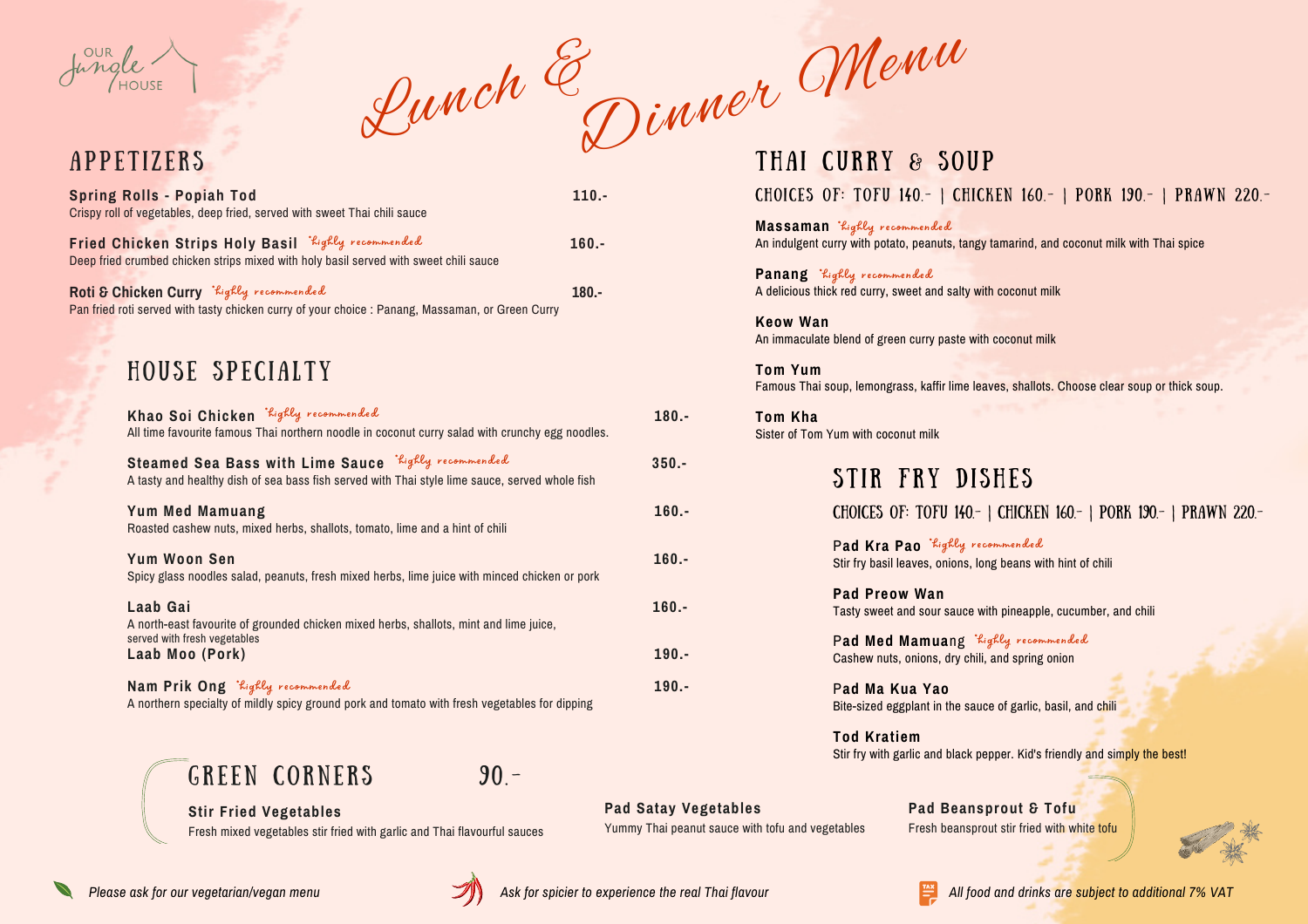**Kao Pad** Classic Thai fried rice, eggs, vegetables

**Kao Pad Tom Yum** \*highly recommended Experience Tom Yum in a form of fried rice

**Steamed Rice per plate 30.- per bowl 100.-**

## DESSERTS

**Banana Fritters**  $k$ ighly recommended **120**-Crispy fried banana, topped with icing & cashew nuts, served with honey and chocolate sauce

## PASTA : Choose Spaghetti or Macaroni

**Chili, Bacon & tomato sauce** Spicy, richly flavour of dry chili and bacon, mix well with

 $B$ olognese Homemade tomato, sauce with garlic and onion - grou

**Creamy Chicken and Mushroom** Rich, creamy homemade sauce with Parmesan chees

**Pesto 150.-** Basil based pesto, topping with Parmesan cheese

**Pasta for kids 90.-** Small size plain pasta with grilled sausage

RICE DISH

**Brownie**  $k$ ighly recommended **100.** Rich chocolate homemade brownie

| <b>French Fries</b>                                                                                   |                             | $90. -$                                                                                                                                                    |          |
|-------------------------------------------------------------------------------------------------------|-----------------------------|------------------------------------------------------------------------------------------------------------------------------------------------------------|----------|
| <b>Grilled Cheese on Toast</b>                                                                        |                             | $90. -$                                                                                                                                                    |          |
|                                                                                                       |                             | Chicken Schnitzel with French Fries Righly recommended<br>Crispy fried crumbed chicken breast served with tomato ketchup and a wedge of lime               | $180. -$ |
|                                                                                                       |                             | Crispy Chicken Sandwich with French Fries <i>Kighly recommended</i><br>Crispy fried chicken topped with tomato, cucumber, lettuce, and a dab of mayonnaise | $180.-$  |
| <b>Chicken Pesto Cheese Sandwich with French Fries</b>                                                |                             | Pan fried chicken patty, cheddar cheese, pesto, with homemade bread, tomato, lettuce, and mayonnaise                                                       | $200 -$  |
| <b>Egg-in-the-middle Sandwich with French Fries</b><br>Egg, lettuce, tomato, cucumber with mayonnaise |                             |                                                                                                                                                            | $150 -$  |
| <b>Tuna Sandwich with French Fries</b>                                                                |                             | Tuna mixed, topped with tomato, cucumber, lettuce, and a dab of mayonnaise                                                                                 | $170. -$ |
| <b>BLT Sandwich with French Fries</b><br>Homemade bread, bacon, lettuce, tomato with mayonnaise       |                             |                                                                                                                                                            | $180. -$ |
| Roasted Chicken Salad 'Lighly recommended                                                             |                             | Roasted chicken slices served with sweet potato, shallots, tomato, capsicum and fresh leafy greens                                                         | $180. -$ |
| <b>Garden Salad</b><br>A simple mix of fresh vegetables, tomato, carrots and cucumber                 |                             |                                                                                                                                                            | $120 -$  |
| <b>NOODLES</b>                                                                                        |                             |                                                                                                                                                            |          |
|                                                                                                       |                             | TOFU 100.-   CHICKEN 120.-   PORK 140.-   PRAWN 160.-                                                                                                      |          |
|                                                                                                       | Pad Thai Righly recommended | Almost a national dish! Stir fried rice noodles with vegetables, egg, tofu and crushed peanut                                                              |          |



**Pad Si-ew** Stir fry rice noodles in soy sauce, egg

A dish of yellow noodles braised in thick dark soy [sauce](https://en.wikipedia.org/wiki/Dark_soy_sauce) and black vinegar, meat of your choice, and Cantonese cabbage, topped with half-boiled egg.

#### **Hokkien Mee** \*highly recommended

**Banana in Sweet Coconut Milk 80.-** A warm, sweet Thai favourite

**Fruit Platter - Dinner size 120.-**



| th homemade tomato sauce | 190.-    |
|--------------------------|----------|
| nd pork or chicken       | $190. -$ |
| e                        | $200.-$  |
|                          | $150. -$ |
|                          |          |

TOFU 100.- | CHICKEN 120.- | PORK 140.- | PRAWN 160.-



Lunch & Dinner Menu

## WESTERN FAVOURITES, SANDWICHES & SALAD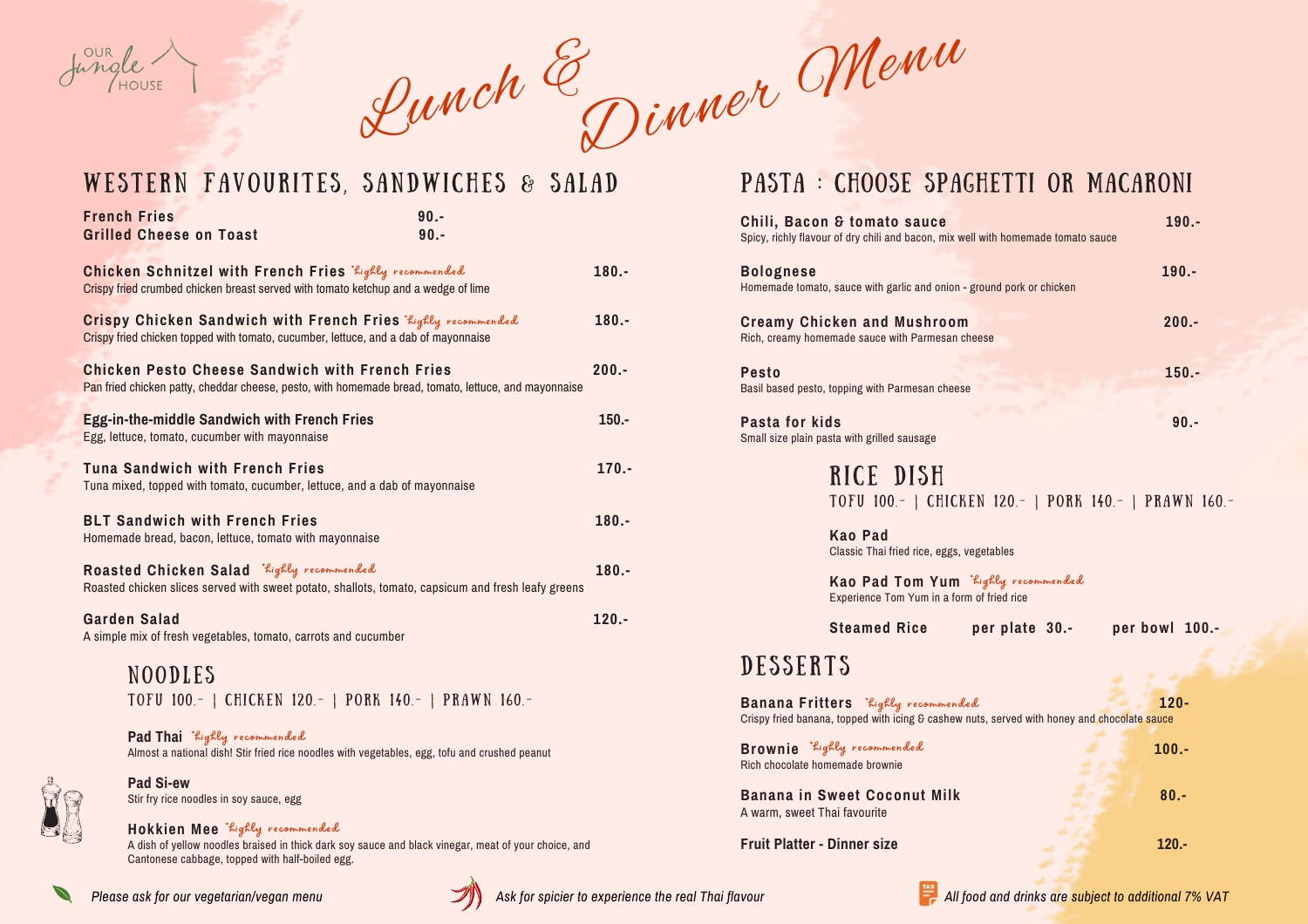ผัดผักรวม ผัดผักน้ำ สะเต๊ะ ผัดเต้าหู้ถั่วงอก

ปอเปี๊ยะทอด 110. -

ไกทอดกรอบผสมกะเพรา $^{*_{\partial\mathcal{W}^{15||u\cdot \hat{u}}}}$  160.-

| ISNIUIƏU                                                                                              |          |          | ิชาบย่ำ ทำแกง                                        |                                           |
|-------------------------------------------------------------------------------------------------------|----------|----------|------------------------------------------------------|-------------------------------------------|
| m<br>ทรของเราเอง ทอดกรอบใหม่ ทานคู่กับน้ำจิ้มเผ็ดๆหวานๆ                                               | $110. -$ |          | มัสมัน                                               | ปรุงด้วยเต้าหู้ 140.-   ไก่ 160.-   หมู 1 |
| <mark>กรอบผสมกะเพรา*<sup>อาหารแนะนำ</sup></mark><br>โดขนมปังผสมใบกะเพรา ทอดกรอบ เสริฟคู่กับน้ำจิ้มไก่ | $160. -$ |          | WELLUV<br>แกงเขียวหวาน                               |                                           |
| า <b>ะ แกงไก่</b> ∗อานารแนะผำ<br>จู่กับแกงไก <b>่งาามชอบ  : พะแนง มัสมั่น หรือเขียวหวาน</b>           | 180. -   |          | แกงด้วกะทิ *อานารแนะนำ<br>แกงสัมปักษ์ใต้ *อานารแนะนำ |                                           |
| จานเด็ดของเฮ้าส์                                                                                      |          |          |                                                      | $\tilde{w}$ on $\eta$ ndon $\eta$         |
| $\check{\mathit{v}}$ าวซอยไก่ *อานารแนะนำ                                                             |          | 180.     |                                                      | ปรุงด้วยเต้าหู้ 140 .-   ไก่ 16           |
| น้ำพริกอ่อง / น้ำพริกกุ้งเสียบ *อานารแนะผัก                                                           |          | $190. -$ |                                                      | ผัดกะเพรา เผ็ดสั่งได้                     |
| ปลากระพงนึ่งมะนาว (ทั้งชัว) *อพเรแนะผัก                                                               |          | $350 -$  |                                                      | ผัดเปรี้ยวหวาน                            |
| แกงสัมปลากระพง                                                                                        |          | $200. -$ |                                                      | ผัดเม็ดมะม่วง                             |
| คั่วกลิ้งหมู<br>*onessuu=ůs                                                                           |          | 190.     |                                                      | ทอดกระเทียม                               |
| ยำเม็ดมะม่วง                                                                                          |          | $160. -$ |                                                      | ไข่เจียวหมูสับ                            |
| ยำวุ้นเส้น                                                                                            |          | $160. -$ | ไข่เจียว                                             |                                           |
| ลาบไก่                                                                                                |          | $160. -$ |                                                      | บุบสุขภาพ                                 |
| ลาบหมู                                                                                                |          | 190.-    | ผัดผักรวม                                            | ผัดผักน้ำสะเ                              |

ี่ สั่งทำรายการอาหารข้างต้นเป็นอาหารเจได้ ระบุความเผ็ดได้ตามมชอบ สั่งทำรายการ กาษีมูลค่าเพิ่ม 7½ จะแสดงในบิลอาหารและเครื่องดื่มตอนเช็คเอาท์

ยำวุ้นเส้น

 $190 - 1$   $\tilde{p}$ v 220. -มัสมั่น ต้มยำ พะแนง ต้มข่า ต้มจืด แกงคั่วพริกใบรา



0.- | หมู 190.- | กุ้ง 220.-



## ผัดกะเพรา เผ็ดสั่งได้ ผัดเครื่องแกงไช \*อาหารแนะนำ

### ผัดพริกหยวก

ผัดมะเขือยาว

 $120. -$ 

 $80. -$ 

ดี 90.-

ไก่ชุบเกล็ดขนมปังผสมใบกะเพรา ทอดกรอบ เสริฟคู่กับน้ำ จิ้มไก่

โ รตีและ แกง ไก่ 180. -

มวนไส้สูตรของเราเอง ทอดกรอบไหม่ ทานคู่กับน้ำจิ้มเผ็ดๆหวานๆ

โรตี ทานคู่กับแกงไก่ตามชอบ : พะแนง มัสมั่น หรือเขียวหวาน



อาหารกลางวัน & อาหารเย็น

## $\partial$  7  $\mathcal{U}$  1  $\mathcal{S}$   $\mathcal{H}$  1  $\mathcal{U}$   $\partial$   $\mathcal{U}$